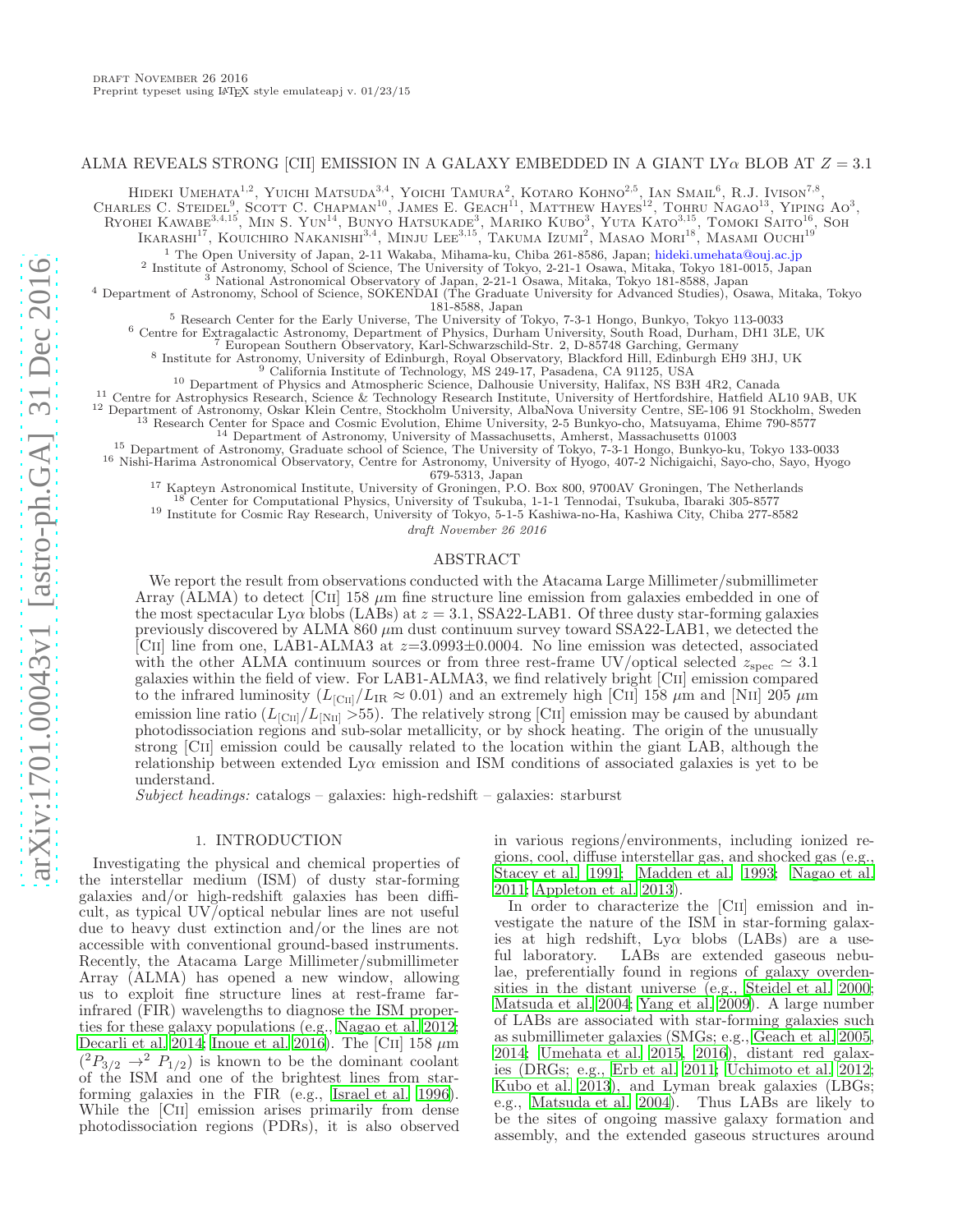2 Umehata et al.



<span id="page-1-0"></span>FIG. 1.— Images of SSA22-LAB1. Each field is  $20'' \times 20''$  in size. The field of view of the ALMA band 8 observation is shown in each figure. (left) A pseudo color image with Subaru/Suprime-Cam B-, NB497-, and V-band where the strong Ly $\alpha$  emission falls in the green channel [\(Matsuda et al. 2004\)](#page-5-9). *(middle) HST* STIS optical image as a finding chart. Contours show Ly $\alpha$  emission at levels of 4, 8, and  $12 \times 10^{-18}$  erg s<sup>-1</sup> cm<sup>-2</sup> arcsec<sup>-2</sup> [\(Matsuda et al. 2004](#page-5-9)). We show the positions of three ALMA sources (ALMA1, ALMA2, and ALMA3; [Geach et al. 2016](#page-5-18); Y. Matsuda et al. in preparation) and other  $z_{\rm spec} \approx 3.1$  galaxies: one LBG (C11; [Steidel et al. 2003](#page-5-19)), and one K-selected galaxy (K1; [Kubo et al. 2015\)](#page-5-20). One faint [OIII] emitter at  $z = 3.0968$  (S1; [Geach et al. 2016\)](#page-5-18) is also shown. (*right*) The non-primary-beam-corrected ALMA image at  $860 \ \mu m$  (Y. Matsuda et al. in preparation).

them are believed to be observational signs of largescale gas flows (inflow/outflow) and their interactions as well as photoionization (e.g., [Taniguchi & Shioya 2000;](#page-5-21) [Mori & Umemura 2006;](#page-5-22) [Dijkstra & Loeb 2009](#page-5-23)). SSA22- LAB1 (hereafter LAB1, [Steidel et al. 2000\)](#page-5-8) is a giant LAB discovered in the  $z = 3.1$  SSA22 proto-cluster region and one of the most well-studied LABs (e.g., [Chapman et al. 2004;](#page-5-24) [Geach et al. 2014;](#page-5-12) [Hayes et al.](#page-5-25) [2011;](#page-5-25) [Kubo et al. 2015\)](#page-5-20). The unique environment makes LAB1 a useful laboratory for investigating the [CII] emission from growing galaxies in the early universe. Throughout the paper, we adopt a cosmology with  $\Omega_{\rm m} =$  $0.3, \Omega_{\Lambda} = 0.7$ , and  $H_0 = 70$  km s<sup>-1</sup> Mpc<sup>-1</sup>.

### 2. OBSERVATIONS AND DATA REDUCTION

We observed LAB1 with ALMA in band 8 as a part of an ALMA cycle-2 program (ID: 2013.1.00159.S; PI: Umehata), targeting the [CII] 158  $\mu$ m transition ( $\nu_{\text{rest}} =$ 1900.537 GHz, redshifted to 463.55 GHz or 647  $\mu$ m, at  $z = 3.100$ . As shown in Fig. [1,](#page-1-0) the field of view (FoV) at ∼ 464 GHz is large enough to cover the majority of the Lyα emitting region  $(d \sim 13.5''$  or  $\sim 100$  kpc at  $z = 3.1$ ) and contains three 860  $\mu$ m continuum ALMA sources: LAB1-ALMA1, LAB1-ALMA2, and LAB1- ALMA3 (hereafter ALMA1, ALMA2, and ALMA3, respectively; Geach et al.  $2016$  $2016$  $2016$ <sup>1</sup>. ALMA3 is spatially coincident with a DRG at  $z_{\text{spec}} = 3.1$  [\(Kubo et al. 2015\)](#page-5-20). While ALMA1 and ALMA2 do not have spectroscopic redshifts, their photometric redshifts and the low probability of chance association of ALMA sources suggest a physical association between the two ALMA sources and the giant Lyα nebula [\(Uchimoto et al. 2012;](#page-5-16) Y. Matsuda et al. in preparation). Three other galaxies at  $z_{\rm spec} \simeq 3.1$ (a LBG, a K-band selected galaxy, and a [Oiii] emitter) are also located within the band 8 FoV (Fig. [1\)](#page-1-0).

Observations were carried out on 16 June 2015 using a spectral scan mode with the FDM correlator mode to cover the redshift range of the proto-cluster,  $z = 3.06 - 3.12$  [\(Matsuda et al. 2005\)](#page-5-26). Among four planned spectral windows, only two were actually executed. The incomplete observation resulted in frequency coverage of 461.03–462.78 GHz and 462.91–464.66 GHz  $(z_{\text{[CII]}}=3.090-3.105, 3.107-3.122)$  after flagging the edge channels. The array configuration was C34-5 and the baseline lengths were 21–784 m. The on-source time was 4.5 minutes. Ceres was observed for amplitude calibration, and the quasar J2148+0657 was utilized for bandpass and phase calibration. The data were processed with the Common Astronomy Software Application (casa) ver. 4.4.0 [\(McMullin et al. 2007](#page-5-27)). The cube was first created with the natural weighting using the casa task, clean. The resultant cube (hereafter "full" cube) has a typical synthesized beam FWHM of  $0''.27 \times 0''.26$  (P.A.  $46$  deg). We also created a "tapered" cube adopting the taper parameter, outertaper  $= 0.5$  arcsec, which has a typical synthesized beam,  $0''.53 \times 0''.52$ (P.A.  $-70$  deg). The typical rms level is  $\approx 3.5$  mJy beam<sup>−</sup><sup>1</sup> at the phase center per 80 km s<sup>−</sup><sup>1</sup> channel in the tapered cube. To search for band 8 continuum sources, we created a "tapered" continuum map at 463 GHz, using the line-free channels. The "dirty" map has a rms level of 0.8 mJy beam<sup>−</sup><sup>1</sup> at the phase center and none of the sources is found above  $5\sigma$ .

LAB1 has also been observed by ALMA in band 7. One program (ID. 2013.1.00704.S; PI. Matsuda) covered the redshifted [NII] 205  $\mu$ m transition line ( $\nu_{\text{rest}} =$ 1461.131 GHz, redshifted to 356.37 GHz, at  $z = 3.100$ ) (Y. Matsuda et al. in preparation). The typical noise rms at  $0''$ .55 resolution, which is equivalent to the "tapered" cube in band 8, is  $\approx 0.4$  mJy beam<sup>-1</sup> at the phase center, per 80 km s<sup> $-1$ </sup> channel.

# 3. RESULTS

### 3.1. [CII]  $158 \mu m$  in LAB1-ALMA3

We detected [CII] emission from one of the three dusty star-forming galaxies, ALMA3 (Fig. [2](#page-2-0) and Fig. [3\)](#page-2-1). Fig. [3](#page-2-1) shows the [Cii] spectrum. A gaussian fit to the line

<span id="page-1-1"></span><sup>1</sup> ALMA1, ALMA2, and ALMA3 correspond to SSA22-LAB01 ALMA b, SSA22-LAB01 ALMA a, and SSA22-LAB01 ALMA c in [Geach et al. \(2016](#page-5-18)), respectively.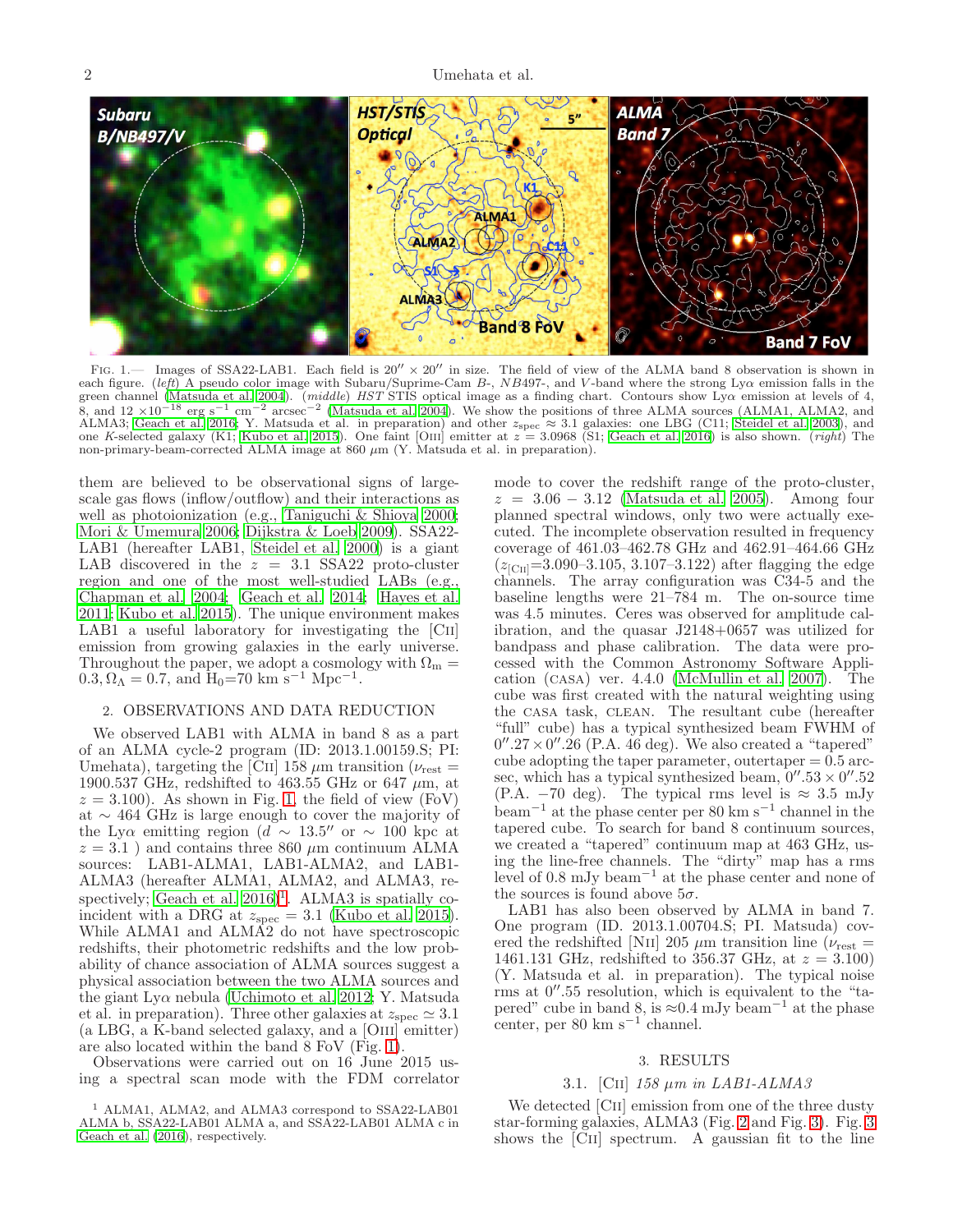

<span id="page-2-0"></span>FIG. 2.— Images of LAB1-ALMA3. The size of each map is  $3'' \times 3''$ . (a) The velocity-integrated map of the [CII] emission. The background map is the "tapered" map (0′′.53 FWHM, magenta contours), while we also show the "full" map (0′′.27 FWHM, blue contours) for comparison. Contours start at  $\pm 2\sigma$ , with steps of  $1\sigma$  for both. (b) The velocity map of the [CII] emission, blanked at 2.5 $\sigma$ . Velocities are relative to the [OIII] peak (see also Fig. [3\)](#page-2-1) and velocity contours are shown in steps of 80 km s<sup>-1</sup>. (c) The "tapered" band 7 continuum map (0''.55 FWHM), which presents rest-frame 210  $\mu$ m continuum emission. Contours are plotted from  $\pm 2\sigma$  in steps of 1 $\sigma$ . For comparison, we also show contours of the tapered [CII] map presented in panel a. (d) The HST STIS optical image, compared to the [CII] emission. (e) The "tapered" [NII] map. Contours are  $\pm 2\sigma$ . [CII] emission is same as other panels.



<span id="page-2-1"></span>FIG. 3.— [CII] spectrum of LAB1-ALMA3, integrated over a region of  $d = 1''$  in the tapered cube after correcting for the primarybeam response. We also show the redshifts and errors determined from [Cii] (red lines) and [Oiii]/H $\beta$  (green lines) detections. Ve-<br>locities are relative to the [Oiii]/H $\beta$  redshift ( $z = 3.1000 \pm 0.0003$ ; [Kubo et al. 2015](#page-5-20)). [Cii] emission from ALMA3 is detected at consistent redshift  $(z = 3.0993 \pm 0.0004)$  with FWHM of  $270 \pm 30$ km s−<sup>1</sup> . The velocity range used to create the images in Fig. [2](#page-2-0) is indicated below the spectrum.

has  $z = 3.0993 \pm 0.0004$  with FWHM 275  $\pm 30$  km s<sup>-1</sup>. [Kubo et al. \(2015](#page-5-20)) reported a redshift of  $z = 3.1000 \pm$ 0.0003 on the basis of  $H\beta$  and [OIII]  $\lambda$ 5007 lines, and hence our measurement is consistent (the velocity offset is within  $\sim 50 \text{ km s}^{-1}$  and the two measurements are consistent within errors). Fig. [2](#page-2-0) shows the velocityintegrated [Cii] intensity and velocity maps, compared to the rest-frame  $210 \mu m$  continuum (Y. Matsuda et al. in preparation; [Geach et al. 2016](#page-5-18)),  $\hat{H}ST$  STIS optical im-age<sup>[2](#page-2-2)</sup> [\(Chapman et al. 2003\)](#page-5-28), and [NII] image<sup>[3](#page-2-3)</sup>. The [CII] emission is spatially resolved as shown in Fig. [2a](#page-2-0), while the [Cii] emission has a modest signal to noise ratio and the various clumps seen are not significant. The [Cii] velocity map (Fig. 2b) also shows complexity, which is not likely to be produced by a simple rotating disk. The position of [C<sub>II</sub>] emission is generally consistent with those of dust continuum and stellar emission<sup>[4](#page-2-4)</sup>.

To describe the properties of [Cii] emission from the whole galaxy, we use the tapered map. A twodimensional elliptical Gaussian fit yields a deconvolved FWHM of  $(0''.62 \pm 0''.11) \times (0''.55 \pm 0''.10)$ , which corresponds to  $4.8 \times 4.3$  kpc<sup>2</sup>. For comparison, we similarly measured the size of the dusty starburst core using the band 7 continuum image at  $0''.35$  resolution. The yielded size is  $(0''.53 \pm 0''.14) \times (0''.40 \pm 0''.12)$  $(4.1 \times 3.1 \text{ kpc}^2)$ . The measured integrated line flux is  $I_{\text{[CII]}} = 16.8 \pm 2.1 \text{ Jy km s}^{-1}$  and hence the line luminosity is  $L_{\text{[CII]}} = (5.7 \pm 0.7) \times 10^9 L_{\odot}$  (Table 1). The infrared (IR;  $8-1000 \mu m$ ) luminosity of ALMA3 is derived using an average SMG template from the ALESS survey [\(Swinbank et al. 2014\)](#page-5-29) scaled to the 860  $\mu$ m flux density,  $S_{860\mu\text{m}} = 0.73 \pm 0.05 \text{ mJy}$  [\(Geach et al. 2016\)](#page-5-18);  $L_{IR} \approx$  $5.8 \pm 0.4 \times 10^{11} L_{\odot}$ , so that  $L_{\rm [CII]}/L_{\rm IR} \approx 0.010 \pm 0.001$ (We note that the IR luminosity may have larger uncertainty. [Geach et al. \(2016](#page-5-18)) estimated it in the range  $L_{IR} \approx (0.2-1.5) \times 10^{12} L_{\odot}$  using varying templates.). We also derived the dynamical mass of ALMA3,  $M_{\rm dyn,vir} \sim$  $1.0 \times 10^{11} M_{\odot}$ , using an isotropic virial estimator (e.g., Engel et al.  $2010$ ) on the basis of the line width and  $\overline{[CII]}$ size (major axis measured from the FWHM).

We also searched for [NII] 205  $\mu$ m emission from ALMA3, which resulted in non-detection (Fig. [2e](#page-2-0)). Utilizing the [NII] map at  $0''.55$  resolution, we obtained a  $3\sigma$  (point-source) upper limit on its line intensity,  $I_{\text{[NII]}} < 0.35 \text{ Jy km s}^{-1}$  and thus  $L_{\text{[NII]}} < 9.4 \times 10^7 L_{\odot}$ , and  $L_{\text{[CII]}}/L_{\text{[NII]}} > 61$ . The [NII] upper limit can slightly be relaxed when the [N<sub>II</sub>] 205  $\mu$ m emission has larger extent compared to the size of the synthesized beam. If we use the the other tapered [NII] map at  $0''.64$ resolution, which is comparable to the measured [Cii] size of ALMA3, we will have  $I_{\text{[NII]}} < 0.39 \text{ Jy km s}^{-1}$ ,  $L_{\text{[NII]}} < 1.0 \times 10^8 L_{\odot}$ , and  $L_{\text{[CII]}}/L_{\text{[NII]}} > 55$ , respectively. In the following discussion, we adopt the latter conservatively.

## 3.2. No [Cii] emission from the remaining LAB1 members

Except for ALMA3, no emission line is found in the band 8 cube. For ALMA1 and ALMA2, we just calculate a tentative upper limit of [Cii] emission, assuming that the lines fall within our frequency coverage and the line widths are same as that of ALMA3. The IR lumi-

<span id="page-2-2"></span> $^2$  The image has a pivot wavelength of 5733 Å.

<sup>&</sup>lt;sup>3</sup> We created the [N<sub>II</sub>] image, integrated the cube over the same velocity range of the [Cii] map.

<span id="page-2-4"></span><span id="page-2-3"></span><sup>4</sup> There might be a small offset, ∼ 0 ′′ .2, though the current data is insufficient to determine whether it is real.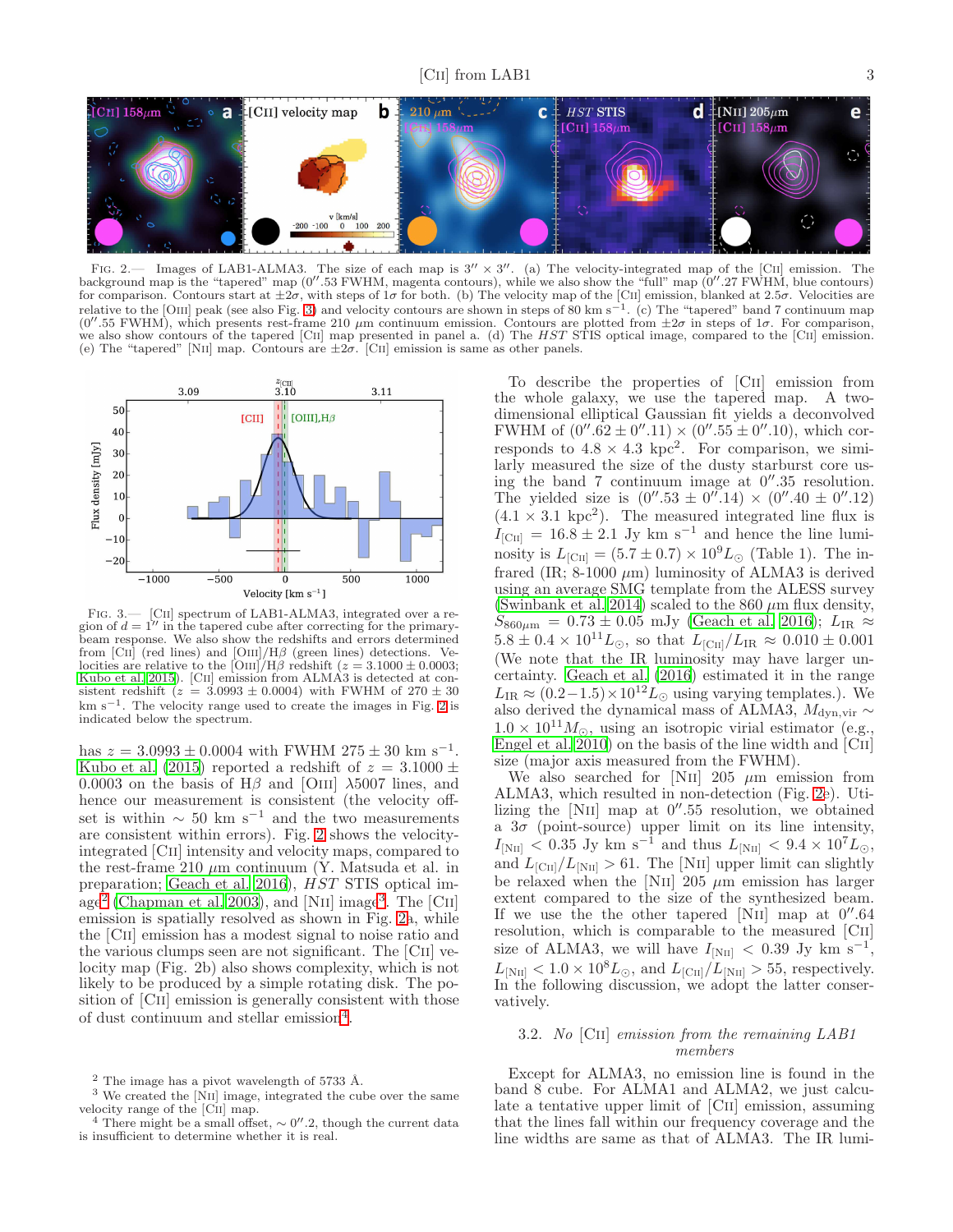TABLE 1 [CII] LINE PARAMETERS OF GALAXIES IN SSA22-LAB1

| Galaxy                | RA          | $_{\mathrm{Dec}}$ | $\boldsymbol{z}$    | Type                             | Ref                                                                                                                                                                                                                                                                                                                                                                                                                                                                        | $I_{\rm CII}$          | $L_{\rm CII}$      | $L_{\rm IR}$         |  |
|-----------------------|-------------|-------------------|---------------------|----------------------------------|----------------------------------------------------------------------------------------------------------------------------------------------------------------------------------------------------------------------------------------------------------------------------------------------------------------------------------------------------------------------------------------------------------------------------------------------------------------------------|------------------------|--------------------|----------------------|--|
|                       | J2000       | J2000)            |                     |                                  |                                                                                                                                                                                                                                                                                                                                                                                                                                                                            | $(Jv \text{ km}^{-1})$ | $(10^9 L_{\odot})$ | $(10^{11}L_{\odot})$ |  |
|                       |             |                   |                     |                                  |                                                                                                                                                                                                                                                                                                                                                                                                                                                                            |                        |                    |                      |  |
| LAB1-ALMA3            | 22:17:26.11 | $+00:12:32.4$     | $3.0993 \pm 0.0004$ | [CII] 158 $\mu$ m                |                                                                                                                                                                                                                                                                                                                                                                                                                                                                            | $16.8 \pm 2.1$         | $5.7 \pm 0.7$      | 5.8                  |  |
|                       | 22:17:26.1  | $+00:12:32.3$     | $3.1000 \pm 0.0003$ | [OIII] $\lambda$ 5007, H $\beta$ | $\overline{2}$                                                                                                                                                                                                                                                                                                                                                                                                                                                             |                        |                    |                      |  |
| LAB1-ALMA1            | 22:17:25.94 | $+00:12:36.6$     | (3.1?)              | $photo-z$                        |                                                                                                                                                                                                                                                                                                                                                                                                                                                                            | $\leq$ 2.3)            | $\leq 0.8$         | 3.5                  |  |
| LAB1-ALMA2            | 22:17:26.01 | $+00:12:36.4$     | (3.1?)              | $photo-z$                        | $\frac{1}{2} \left( \frac{1}{2} \right) \left( \frac{1}{2} \right) \left( \frac{1}{2} \right) \left( \frac{1}{2} \right) \left( \frac{1}{2} \right) \left( \frac{1}{2} \right) \left( \frac{1}{2} \right) \left( \frac{1}{2} \right) \left( \frac{1}{2} \right) \left( \frac{1}{2} \right) \left( \frac{1}{2} \right) \left( \frac{1}{2} \right) \left( \frac{1}{2} \right) \left( \frac{1}{2} \right) \left( \frac{1}{2} \right) \left( \frac{1}{2} \right) \left( \frac$ | $\leq$ 2.3)            | (< 0.8)            | 4.0                  |  |
| $C11$ (LBG)           | 22:17:25.7  | $+00:12:34.7$     | $3.0999 \pm 0.0004$ | [OIII] $\lambda$ 5007            | 3                                                                                                                                                                                                                                                                                                                                                                                                                                                                          | < 3.0                  | < 1.0              |                      |  |
| $K1$ (K-band galaxy)  | 22:17:25.7  | $+00:12:38.7$     | $3.1007 \pm 0.0002$ | [OIII] $\lambda$ 5007            |                                                                                                                                                                                                                                                                                                                                                                                                                                                                            | ${}< 2.6$              | < 0.9              |                      |  |
| $S1$ ([OIII] emitter) | 22:17:26.08 | $+00:12:34.2$     | 3.0968              | [OIII] $\lambda 5007$            |                                                                                                                                                                                                                                                                                                                                                                                                                                                                            | < 2.2                  | < 0.7              |                      |  |

NOTE. — [CII] Line properties of three ALMA sources and three UV/optical selected galaxies. Since ALMA1 and ALMA2 don't have  $z_{\rm spec}$ , we estimated rough upper limits using the cube for ALMA3, assuming same redshifts and velocity widths. For C11, K1, and S1, we integrated the<br>cube at the position in literatures over 300 km s<sup>-1</sup> velocity range, and obtain 3 3. [McLinden et al. 2013](#page-5-31), and 4. [Geach et al. 2016](#page-5-18).

nosities of ALMA1 and ALMA2 are comparable to that of ALMA3 ( $L_{\text{IR}} \approx 3.5 \times 10^{11} L_{\odot}$  and  $L_{\text{IR}} \approx 4.0 \times 10^{11} L_{\odot}$ ) respectively)<sup>[5](#page-3-0)</sup>. Utilizing the intensity map for ALMA3, we obtained a  $3\sigma$  upper limit on their individual line intensity,  $I_{\text{[CII]}} < 2.\overline{3}$  Jy km s<sup>-1</sup>, and line luminosity,  $L_{\text{[CII]}} < 0.8 \times 10^9 L_{\odot}$ . Although this is just a crude estimate and  $z_{\rm spec}$  information is essential for further discussion, our result suggests that the  $L_{\text{[CII]}}/L_{\text{IR}}$  of ALMA1 and ALMA2 may be different from that of ALMA3. We also evaluated  $3\sigma$  upper limits for the three rest-frame UV/optical galaxies with [Oiii] line detections, by integrating the cube over 300 km s<sup>-1</sup> at the source position (Table 1).

### 4. DISCUSSION AND SUMMARY

One striking characteristic of ALMA3 is the high [Cii]– IR ratio seen in Fig. [4.](#page-4-0) While this ratio is known to decrease as IR luminosity increases ("[Cii] deficit") for local and high-redshift IR luminous galaxies (e.g., Díaz-Santos et al. 2013), ALMA3 shows approximately an order of magnitude higher ratio (Fig. [4\)](#page-4-0) at the same IR luminosity range (This trend is independent of the uncertainties on  $L_{\text{IR}}$  described in §3.1. While the  $L_{\text{[CII]}}/L_{\text{IR}}$ ratio may be  $\sim \times 3$  lower, the increased corresponding  $L_{IR}$  keeps the trend.). The result implies different conditions responsible for [Cii] emission between ALMA3 and the majority of previously known IR luminous galaxies. It has also been reported that some  $z \sim 1 - 2$  ULIRGs show  $L_{\text{[CII]}}/L_{\text{IR}}$  ratios comparable to ALMA3, although they have slightly higher  $L_{IR}$ than ALMA3 [\(Brisbin et al. 2015\)](#page-5-33). One possible explanation for elevated [Cii]–IR ratios is that the galaxies host widely spread star formation, and the UV radiation field is therefore diluted, which make the [Cii] line a more efficient coolant (see e.g., [Cicone et al. 2015;](#page-5-34) [Brisbin et al. 2015,](#page-5-33) and references therein). The size of the dust continuum core in ALMA3 is 4.1 kpc, which is larger than a typical continuum size of bright SMGs at similar redshifts (2.4 kpc; [Simpson et al. 2015;](#page-5-35) see also [Ikarashi et al. 2015;](#page-5-36) [Umehata et al. 2016](#page-5-14)). This supports that a relatively extended star-forming region in

ALMA3 contributes the high [Cii]/IR ratio for ALMA3. Gas accretion from the cosmic web is expected to accumulate a large amount of molecular gas necessary to fuel such widespread star formation [\(Brisbin et al. 2015\)](#page-5-33).

We have another clue from the [CII] 158  $\mu$ m–[NII] 205  $\mu$ m line luminosity ratio,  $L_{\text{[CII]}}/L_{\text{[NII]}}$ . ALMA3 shows one of the largest ratios ever reported (Fig. [4\)](#page-4-0). The  $L_{\text{[CII]}}/L_{\text{[NII]}}$  ratio has been utilized to diagnose the ISM conditions. In particular, it is used to evaluate global trend on the fraction of [Cii] emission associated with ionized regions (i.e. Hii regions; e.g., [Oberst et al. 2006](#page-5-37); [Decarli et al. 2014;](#page-5-1) [Pavesi et al. 2016](#page-5-38)), mainly because Nitrogen's ionization potential  $(14.5 \text{ eV})$  is higher than that of Hydrogen (13.6 eV) so that [Nii] arises only from ionized regions. [Pavesi et al. \(2016\)](#page-5-38) reported the expected a line ratio  $L_{\text{[CII]}}/L_{\text{[NII]}} \approx 3.5$ , for HII regions with electron density of  $\sim 10-1000$  cm<sup>-3</sup>. If we adopt this estimate, it is expected that the contribution of ionized gas is only about ∼6% and the vast majority of [Cii] emission arises from the surface of dense PDRs and/or other regions/environments. The  $L_{\text{[CII]}}/L_{\text{[NII]}}$  ratio is also sensitive to estimate gas metallicity (e.g., [Nagao et al. 2012](#page-5-0); Béthermin et al. 2016; [Pavesi et al. 2016\)](#page-5-38). [Nagao et al.](#page-5-0) [\(2012\)](#page-5-0) suggests that the line ratio increases as metallicity decreases, considering both PDRs and Hii regions in their model. The measured ratio,  $L_{\text{[CII]}}/L_{\text{[NII]}} > 55$ , favors sub-solar metallicity for the variety of densities and ionization parameters in their model. Gas accretion from the outside of ALMA3 may explain this relatively low metallicity. It is suggested that Nitrogen may dominantly be in its doubly ionized state in high ionization conditions with lower dust shielding (e.g., [Pavesi et al.](#page-5-38) [2016\)](#page-5-38). This effect is unlikely to be significant in ALMA3 because it is detected in dust continuum.

Although it is not straightforward to identify the origin of [Cii] emission more, together with these clues, the properties and location of ALMA3 may support the importance of shock on the elevated [Cii] emission. Recently some work has suggested that mechanical heating due to turbulence in shocks can contribute to [Cii] emission at high redshift (e.g., [Stacey et al. 2010](#page-5-40); [Lesaffre et al. 2013;](#page-5-41) [Appleton et al. 2013;](#page-5-7) [Brisbin et al.](#page-5-33) [2015\)](#page-5-33). For instance, [Appleton et al. \(2013\)](#page-5-7) reported that the resolved shocked regions of Stephan's Quintet have exceptionally high [CII]–FIR ratio and they also suggest that this could be commonplace for high-redshift

<span id="page-3-0"></span><sup>&</sup>lt;sup>5</sup> [Geach et al. \(2016\)](#page-5-18) reported the sum of 860  $\mu$ m flux density,  $S_{860\mu\text{m}} = 0.95 \pm 0.04 \text{ mJy}$ . We apportioned it between ALMA1 and ALMA2 according to their peak flux density at 0′′ .35 resolution (Y. Matsuda et al. in preparation) and calculated IR luminosity in the same way for ALMA3.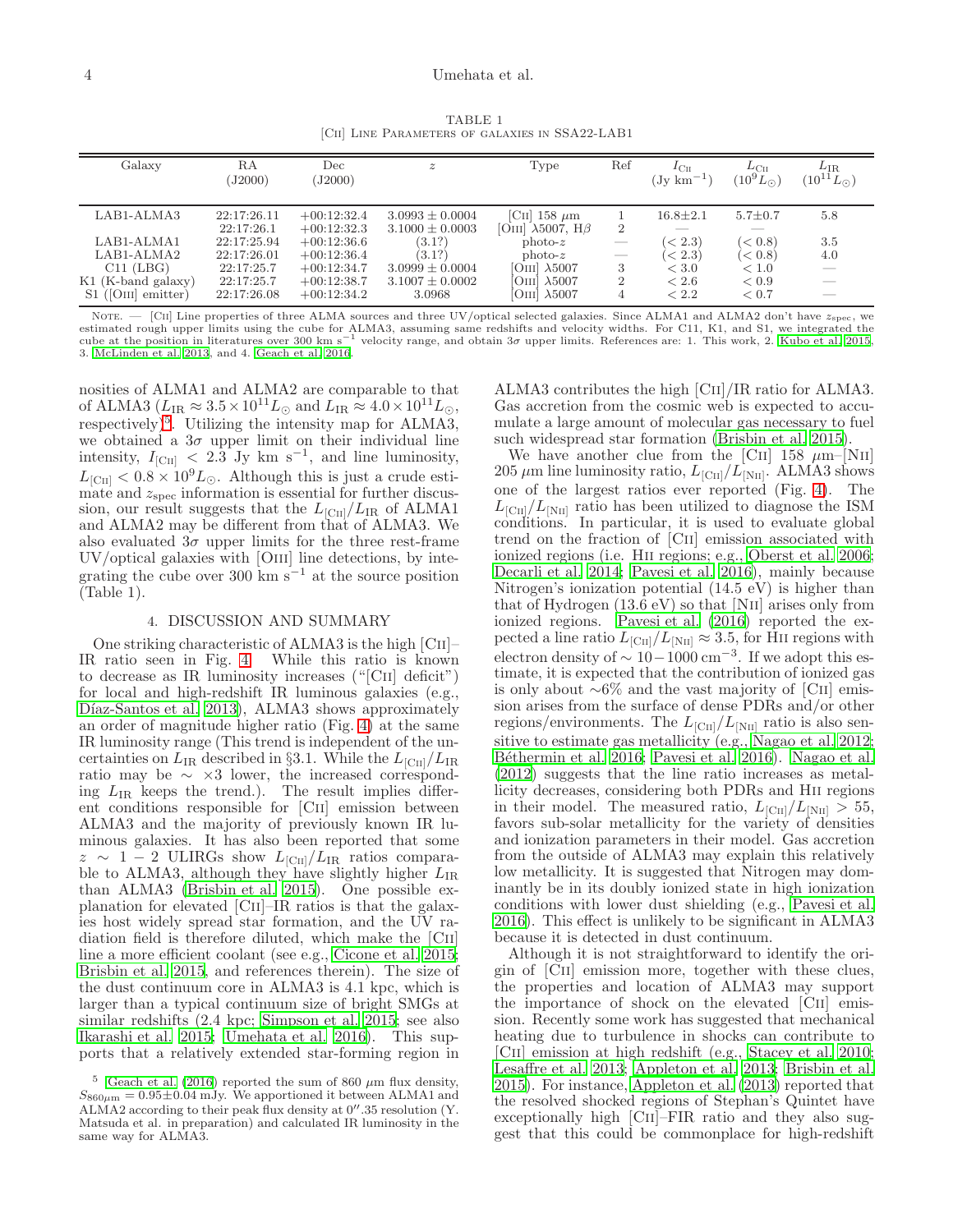

<span id="page-4-0"></span>FIG. 4.— (left) [CII]-IR luminosity ratio  $(L_{\text{ICIII}}/L_{\text{IR}})$  as a function of IR luminosity ( $L_{\text{IR}}$ ). We show the measured ratio of LAB1-ALMA3 and the "upper limit" of LAB1-ALMA1 and ALMA2, assuming their redshifts lie within our [Cii] coverage (see text). We also mark local IR-luminous galaxies (Díaz-Santos et al. 2013), the SMGs at  $z = 3 \sim 6$  [\(Riechers et al. 2014](#page-5-42) (R14); [Decarli et al. 2014](#page-5-1); [De Breuck et al. 2014](#page-5-43); [Rawle et al. 2014;](#page-5-44) [Gullberg et al. 2015](#page-5-45) (G15)), LBGs at  $z = 5 - 6$  (R14; [Capak et al. 2015](#page-5-46) (C15)), and  $z = 1 \sim 2$ star-forming galaxies (including SMGs; [Stacey et al. 2010](#page-5-40) (S10); [Brisbin et al. 2015](#page-5-33) (B15)). ALMA3 shows high [Cii]-IR luminosity ratio, compared to other IR luminous galaxies with similar luminosity. Here we convert the IR luminosities in the literature, multiplying by the following factors:  $L_{8-1000\mu m}/L_{42.5-122.5\mu m} = 1.7$ ,  $L_{8-1000\mu m}/L_{42.5-500\mu m} = 1.3$ . (*right*) [CII] 158  $\mu$ m-[NII] 205  $\mu$ m line luminosity ratio ( $L_{\text{[CII]}}/L_{\text{[NII]}}$ ) as a function of IR luminosity ( $L_{\text{IR}}$ [\(Rawle et al. 2014](#page-5-44); [Decarli et al. 2014](#page-5-1); [B´ethermin et al. 2016](#page-5-39); [Pavesi et al. 2016,](#page-5-38) and references therein) and local (U)LIRGs [\(Zhao et al.](#page-5-47) [2016;](#page-5-47) [D´ıaz-Santos et al. 2013](#page-5-32)). ALMA3 shows one of the highest values seen to date, which indicates an enhanced [Cii] emission.

galaxies. [Brisbin et al. \(2015\)](#page-5-33) suggested that a variety of shocks, originating from major-merger, intergalactic gas accretion, and stellar outflows, might contribute to the elevated [Cii] emission. ALMA3 shows complicated rest-frame UV morphologies and [Cii] velocity structures (Fig. [2\)](#page-2-0), which is suggestive of galaxy-galaxy interaction (dust obscuration may also contribute to it). ALMA3 hosts intense star-formation activity, as the dust continuum detection shows, and appears to be a relatively evolved system with large stellar mass  $M_* \approx 10^{11} M_{\odot}$ [\(Kubo et al. 2015](#page-5-20)) comparable to the derived dynamical mass (we need to recognize both estimates contain large uncertainties). Therefore galactic outflow may interact with intergalactic gas stream (e.g., [Cornuault et al.](#page-5-48) [2016\)](#page-5-48). Thus shock heating might be a contributor of [Cii] emission from ALMA3.

One key question is the role of environment, since ALMA3 is located within a giant LAB, SSA22-LAB1. LAB1 resides in a remarkable proto-cluster and is associated with a number of star-forming galaxies, which may reflect the abundant gas accretion from cosmic web. The overdensity of galaxies may lead a high frequency of galaxy-galaxy interaction. Therefore the unique environment might account for the relatively strong [Cii] line. On the other hand, if ALMA1 and ALMA2 are actually at redshifts similar to confirmed LAB1 members, the absence of detectable [Cii] would mean diversity of the ISM state within a LAB. While we detected the [Cii] line from a massive, dusty star-forming galaxy, much deeper observations of FIR lines like [Cii] and [Nii] toward a giant LAB at  $z \sim 3$ , which allows us to assess the ISM state in UV/optical selected galaxies (e.g., LBGs like C11 in

LAB1), is highly expected. Such surveys will give us an opportunity to estimate how the ISM in the galaxies evolve in biased regions in the early universe, through the comparison with other FIR line observations of galaxies in a biased region (e.g., AzTEC3 and LBG1 at  $z = 5.3$ ; e.g., [Riechers et al. 2014;](#page-5-42) [Pavesi et al. 2016\)](#page-5-38) or galaxies in general environment in the same era.

We greatly appreciate the anonymous referee for a helpful report. HU is supported by the ALMA Japan Research Grant of NAOJ Chile Observatory, NAOJ-ALMA-0071, 0131, 140, and 0152. HU is supported by JSPS Grant-in-Aid for Research Activity Start-up (16H06713). HU is thankful for the support from JSPS KAKENHI No 16H02166 (PI. Y. Taniguchi). YT is supported by JSPS KAKENHI No. 25102073. RJI acknowledges support from ERC in the form of the Advanced Investigator Programme, 321302, COSMICISM. IRS acknowledge support from STFC (ST/L00075X/1). IRS acknowledge support from the ERC Advanced Investigator program DUSTYGAL 321334, and a Royal Society/Wolfson Merit Award. MH acknowledges the support of the Swedish Research Council, Vetenskapsrådet and the Swedish National Space Board (SNSB), and is Fellow of the Knut and Alice Wallenberg Foundation. This paper makes use of the following ALMA data: ADS/JAO.ALMA#2013.1.00159.S, ADS/JAO.ALMA#2013.1.00704.S. ALMA is a partnership of ESO (representing its member states), NSF (USA) and NINS (Japan), together with NRC (Canada) and NSC and ASIAA (Taiwan) and KASI (Republic